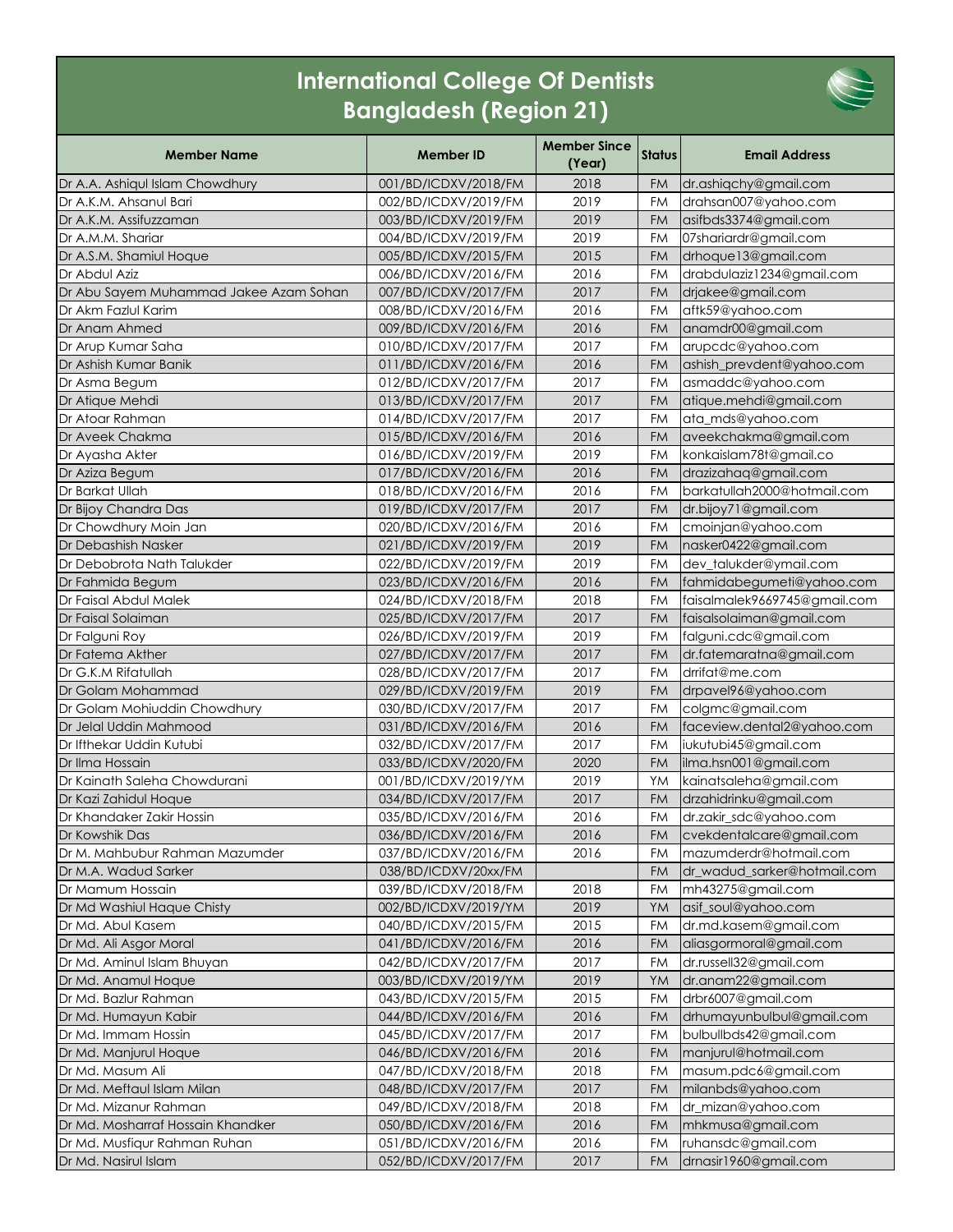| 2018<br>Dr Md. Rahat Sarwar<br>053/BD/ICDXV/2018/FM<br>FM<br>dr.rahatsarwar@yahoo.com<br>2017<br>Dr Md. Rasel Ahmad<br>raselbds42@gmail.com<br>054/BD/ICDXV/2017/FM<br><b>FM</b><br>2017<br>FM<br>rizwandental@gmail.com<br>Dr Md. Rizwanul Haque<br>055/BD/ICDXV/2017/FM<br>Dr Md. Roknuzzaman<br>2019<br><b>FM</b><br>056/BD/ICDXV/2019/FM<br>ripondent2006@gmail.com<br>2019<br>Dr Md. Serajul Haque Fine<br>057/BD/ICDXV/2019/FM<br><b>FM</b><br>dr.shfine@yahoo.com<br>2019<br>Dr Md. Shafiullah<br><b>FM</b><br>prof.dr.shafiullah@gmail.com<br>058/BD/ICDXV/2019/FM<br>2017<br>FM<br>Dr Md. Shakhwat Hossain Choton<br>059/BD/ICDXV/2017/FM<br>dr_choton@yahoo.com<br>2016<br>Dr Md. Shamsud Duha Mozumder<br>060/BD/ICDXV/2016/FM<br><b>FM</b><br>nizamndc@gmail.com<br>2016<br>Dr Md. Shamsul Alam<br>FM<br>061/BD/ICDXV/2016/FM<br>alamendo@yahoo.com<br>2017<br>Dr Mehedi Amin<br><b>FM</b><br>062/BD/ICDXV/2017/FM<br>mehediamin4@gmail.com<br>2020<br>FM<br>Dr Mehnaj Sharmin<br>063/BD/ICDXV/2020/FM<br>drmehnaz08@gmail.com<br>2019<br>Dr Mohamed Shariful Islam Khan<br><b>FM</b><br>064/BD/ICDXV/2019/FM<br>opu_sdc@yahoo.com.au<br>2017<br>Dr Mohammad Ahasanul Hoo Razib<br>065/BD/ICDXV/2017/FM<br><b>FM</b><br>dr.razlb1983@gmail.com<br>2017<br>Dr Mohammad Ali Akbor Polan<br>066/BD/ICDXV/2017/FM<br><b>FM</b><br>ali_polan@yahoo.com<br>2017<br>Dr Mohammad Ali Sikder<br>FM<br>067/BD/ICDXV/2017/FM<br>msikder2@gmail.com<br>2016<br>Dr Mohammad Ashik Rayhan<br>068/BD/ICDXV/2016/FM<br><b>FM</b><br>ashikddc@yahoo.com<br>2017<br>Dr Mohammad Emadul Haq<br><b>HF</b><br>drmehaq@gmail.com<br>001/BD/ICDXV/2017/HF<br>2018<br>Dr Mohammad Khairul Alam<br><b>FM</b><br>069/BD/ICDXV/2018/FM<br>khairul1737_mcc@yahoo.com<br>2017<br><b>FM</b><br>Dr Mohammad Nayem Hossain Khan<br>070/BD/ICDXV/2017/FM<br>nayemkhan@rocketmail.com<br>2019<br><b>FM</b><br>Dr Mohammad Rafoiqul Islam<br>071/BD/ICDXV/2019/FM<br>drsagor7@gmail.com<br>2016<br>Dr Mohammed Amanullah Sarker<br>072/BD/ICDXV/2019/FM<br>FM<br>masarkar@gmail.com<br>2019<br><b>FM</b><br>nhaider.oms@gmail.com<br>Dr Mohammed Nasim Haider<br>073/BD/ICDXV/2019/FM<br>2019<br>YM<br>moriominna93@gmail.com<br>Dr Moriom Inna<br>004/BD/ICDXV/2019/YM<br>2019<br>Dr Mosleh Uddin<br><b>FM</b><br>dr.moslehhussin6@gmail.com<br>074/BD/ICDXV/2019/FM<br>2015<br>mhsattar2000@hotmail.com<br><b>FM</b><br>Dr Mostaque Hassan Sattar<br>075/BD/ICDXV/2015/FM<br>2017<br>Dr Mostary Zannath<br>076/BD/ICDXV/2017/FM<br><b>FM</b><br>zmostary@yahoo.com<br>2016<br>Dr Motiur Rahman Molla<br>FM<br>moti.molla@gmail.com<br>077/BD/ICDXV/2016/FM<br>2017<br><b>FM</b><br>078/BD/ICDXV/2017/FM<br>dr.mottakin.ahmad@gmail.com<br>Dr Mottakin Ahmad<br>Dr Muhammad Khurshed Alam<br>079/BD/ICDXV/20xx/FM<br><b>FM</b><br>mkalam1963@yahoo.com<br>2017<br>Dr Muhammad Mahfuxur Rahman<br>080/BD/ICDXV/2017/FM<br>FM<br>drmahfuzms@yahoo.com<br>2016<br>FM<br>Dr Muhammed Ramjan Hossain<br>081/BD/ICDXV/2016/FM<br>dr.ramjanhossain84@gmail.com<br>2017<br>Dr Nabanita Chaktaborty<br>082/BD/ICDXV/2017/FM<br><b>FM</b><br>drnabanitadentist@gmail.com<br>Dr Nahid Al Nomann<br>2017<br><b>FM</b><br>drnomann11@yahoo.com<br>083/BD/ICDXV/2017/FM<br>2017<br>Dr Nasima Khan<br><b>FM</b><br>drnasimak@hotmail.com<br>084/BD/ICDXV/2017/FM<br>2016<br><b>FM</b><br>Dr Nazia Mehanaz<br>085/BD/ICDXV/2016/FM<br>faceview.dental2@yahoo.com<br>2019<br><b>FM</b><br>Dr Palash Dah<br>086/BD/ICDXV/2019/FM<br>drpalash77@yahoo.com<br>087/BD/ICDXV/2017/FM<br>Dr Parimal Chandra Mallick<br>2017<br>FΜ<br>mallikadental@gmail.com<br>2019<br>Dr Priyanka Debnath<br>088/BD/ICDXV/2019/FM<br><b>FM</b><br>dr.priyankadn1220@gmail.com<br>2016<br>Dr Prohlad Kumar Paul<br>FM<br>dr.prohladpaul@gmail.com<br>089/BD/ICDXV/2016/FM<br>2019<br><b>FM</b><br>qazimehedi1@gmail.com<br>Dr Qazi Mehedi Hassan<br>090/BD/ICDXV/2019/FM<br>Dr Qazi Tanzin Ahmed<br>2017<br>ktanzin82@gmail.com<br>091/BD/ICDXV/2017/FM<br>FM<br>2017<br>Dr Rafique Ahmed Bhuiyan<br>092/BD/ICDXV/2017/FM<br>dr_rafique@hotmail.com<br><b>FM</b><br>2017<br>Dr Rajib Kumar Banik<br>rajib.bsmmu78@gmail.com<br>093/BD/ICDXV/2017/FM<br>FM<br>2017<br>Dr Rasheduzzaman Biswas Rashed<br>094/BD/ICDXV/2017/FM<br>dr.rasheduzzaman@gmail.com<br><b>FM</b><br>2019<br>Dr Rawshan Nahir<br>005/BD/ICDXV/2019/YM<br>dr.rawshan30@gmail.com<br>YM<br>2017<br>Dr Reagan Halder<br>095/BD/ICDXV/2017/FM<br>reaganhalder@gmail.com<br>FM<br>2019<br>Dr Rubada Tabassum<br>096/BD/ICDXV/2019/FM<br>FM<br>rubadatovi@gmail.com<br>2019<br>Dr Rukshana Shikder<br>097/BD/ICDXV/2019/FM<br><b>FM</b><br>rukshanacdc.tani@gmail.com<br>2017<br>Dr S.H.M. Saifullah<br><b>FM</b><br>dr.sawraar@gmail.com<br>098/BD/ICDXV/2017/FM<br>2017<br>Dr S.M. Iqbal Hussain<br>099/BD/ICDXV/2017/FM<br>hussain.iqbal60@yahoo.com<br>FM<br>2016<br>Dr S.M. Iqbal Shaheed<br>100/BD/ICDXV/2016/FM<br>iqsha@bol-online.com<br>FM<br>Dr S.M. Sadequl Hasan<br>2018<br>shamimdent746@gmail.com<br>101/BD/ICDXV/2018/FM<br>FM<br>2018<br>Dr Saima Akter<br>102/BD/ICDXV/2018/FM<br>FM<br>saimachoton@gmail.com<br>2017<br>Dr Sandip Dutta Roy<br>103/BD/ICDXV/2017/FM<br>FM<br>karimziaul41@gmail.com<br>104/BD/ICDXV/20xx/FM<br>FM<br>rahman.abdur2706@gmail.com<br>Dr Shah Md. Abdur Rahman<br>2017<br>Dr Shaheen Ahamed<br><b>FM</b><br>105/BD/ICDXV/2017/FM<br>shaheen_d32@yahoo.com<br>2016<br>Dr Sharif Shameem Atique<br>106/BD/ICDXV/2016/FM<br>FM<br>shameematique@yahoo.com<br>2016<br>sharifardc@gmail.com<br>Dr Sharifa Begum<br>107/BD/ICDXV/2016/FM<br><b>FM</b> | <b>Member Name</b>           | <b>Member ID</b>     | <b>Member Since</b><br>(Year) | <b>Status</b> | <b>Email Address</b> |
|----------------------------------------------------------------------------------------------------------------------------------------------------------------------------------------------------------------------------------------------------------------------------------------------------------------------------------------------------------------------------------------------------------------------------------------------------------------------------------------------------------------------------------------------------------------------------------------------------------------------------------------------------------------------------------------------------------------------------------------------------------------------------------------------------------------------------------------------------------------------------------------------------------------------------------------------------------------------------------------------------------------------------------------------------------------------------------------------------------------------------------------------------------------------------------------------------------------------------------------------------------------------------------------------------------------------------------------------------------------------------------------------------------------------------------------------------------------------------------------------------------------------------------------------------------------------------------------------------------------------------------------------------------------------------------------------------------------------------------------------------------------------------------------------------------------------------------------------------------------------------------------------------------------------------------------------------------------------------------------------------------------------------------------------------------------------------------------------------------------------------------------------------------------------------------------------------------------------------------------------------------------------------------------------------------------------------------------------------------------------------------------------------------------------------------------------------------------------------------------------------------------------------------------------------------------------------------------------------------------------------------------------------------------------------------------------------------------------------------------------------------------------------------------------------------------------------------------------------------------------------------------------------------------------------------------------------------------------------------------------------------------------------------------------------------------------------------------------------------------------------------------------------------------------------------------------------------------------------------------------------------------------------------------------------------------------------------------------------------------------------------------------------------------------------------------------------------------------------------------------------------------------------------------------------------------------------------------------------------------------------------------------------------------------------------------------------------------------------------------------------------------------------------------------------------------------------------------------------------------------------------------------------------------------------------------------------------------------------------------------------------------------------------------------------------------------------------------------------------------------------------------------------------------------------------------------------------------------------------------------------------------------------------------------------------------------------------------------------------------------------------------------------------------------------------------------------------------------------------------------------------------------------------------------------------------------------------------------------------------------------------------------------------------------------------------------------------------------------------------------------------------------------------------------------------------------------------------------------------------------------------------------------------------------------------------------------------------------------------------------------------------------------------------------------------------------------------------------------------------------------------------------------------------------------------------------------------------------------------------------------------------------------------------------------------------------------------------------------------------------------------------------------------------------------------------------------------------------------------------------------------------------------------------------------------------------------------------------------|------------------------------|----------------------|-------------------------------|---------------|----------------------|
|                                                                                                                                                                                                                                                                                                                                                                                                                                                                                                                                                                                                                                                                                                                                                                                                                                                                                                                                                                                                                                                                                                                                                                                                                                                                                                                                                                                                                                                                                                                                                                                                                                                                                                                                                                                                                                                                                                                                                                                                                                                                                                                                                                                                                                                                                                                                                                                                                                                                                                                                                                                                                                                                                                                                                                                                                                                                                                                                                                                                                                                                                                                                                                                                                                                                                                                                                                                                                                                                                                                                                                                                                                                                                                                                                                                                                                                                                                                                                                                                                                                                                                                                                                                                                                                                                                                                                                                                                                                                                                                                                                                                                                                                                                                                                                                                                                                                                                                                                                                                                                                                                                                                                                                                                                                                                                                                                                                                                                                                                                                                                                                                    |                              |                      |                               |               |                      |
|                                                                                                                                                                                                                                                                                                                                                                                                                                                                                                                                                                                                                                                                                                                                                                                                                                                                                                                                                                                                                                                                                                                                                                                                                                                                                                                                                                                                                                                                                                                                                                                                                                                                                                                                                                                                                                                                                                                                                                                                                                                                                                                                                                                                                                                                                                                                                                                                                                                                                                                                                                                                                                                                                                                                                                                                                                                                                                                                                                                                                                                                                                                                                                                                                                                                                                                                                                                                                                                                                                                                                                                                                                                                                                                                                                                                                                                                                                                                                                                                                                                                                                                                                                                                                                                                                                                                                                                                                                                                                                                                                                                                                                                                                                                                                                                                                                                                                                                                                                                                                                                                                                                                                                                                                                                                                                                                                                                                                                                                                                                                                                                                    |                              |                      |                               |               |                      |
|                                                                                                                                                                                                                                                                                                                                                                                                                                                                                                                                                                                                                                                                                                                                                                                                                                                                                                                                                                                                                                                                                                                                                                                                                                                                                                                                                                                                                                                                                                                                                                                                                                                                                                                                                                                                                                                                                                                                                                                                                                                                                                                                                                                                                                                                                                                                                                                                                                                                                                                                                                                                                                                                                                                                                                                                                                                                                                                                                                                                                                                                                                                                                                                                                                                                                                                                                                                                                                                                                                                                                                                                                                                                                                                                                                                                                                                                                                                                                                                                                                                                                                                                                                                                                                                                                                                                                                                                                                                                                                                                                                                                                                                                                                                                                                                                                                                                                                                                                                                                                                                                                                                                                                                                                                                                                                                                                                                                                                                                                                                                                                                                    |                              |                      |                               |               |                      |
|                                                                                                                                                                                                                                                                                                                                                                                                                                                                                                                                                                                                                                                                                                                                                                                                                                                                                                                                                                                                                                                                                                                                                                                                                                                                                                                                                                                                                                                                                                                                                                                                                                                                                                                                                                                                                                                                                                                                                                                                                                                                                                                                                                                                                                                                                                                                                                                                                                                                                                                                                                                                                                                                                                                                                                                                                                                                                                                                                                                                                                                                                                                                                                                                                                                                                                                                                                                                                                                                                                                                                                                                                                                                                                                                                                                                                                                                                                                                                                                                                                                                                                                                                                                                                                                                                                                                                                                                                                                                                                                                                                                                                                                                                                                                                                                                                                                                                                                                                                                                                                                                                                                                                                                                                                                                                                                                                                                                                                                                                                                                                                                                    |                              |                      |                               |               |                      |
|                                                                                                                                                                                                                                                                                                                                                                                                                                                                                                                                                                                                                                                                                                                                                                                                                                                                                                                                                                                                                                                                                                                                                                                                                                                                                                                                                                                                                                                                                                                                                                                                                                                                                                                                                                                                                                                                                                                                                                                                                                                                                                                                                                                                                                                                                                                                                                                                                                                                                                                                                                                                                                                                                                                                                                                                                                                                                                                                                                                                                                                                                                                                                                                                                                                                                                                                                                                                                                                                                                                                                                                                                                                                                                                                                                                                                                                                                                                                                                                                                                                                                                                                                                                                                                                                                                                                                                                                                                                                                                                                                                                                                                                                                                                                                                                                                                                                                                                                                                                                                                                                                                                                                                                                                                                                                                                                                                                                                                                                                                                                                                                                    |                              |                      |                               |               |                      |
|                                                                                                                                                                                                                                                                                                                                                                                                                                                                                                                                                                                                                                                                                                                                                                                                                                                                                                                                                                                                                                                                                                                                                                                                                                                                                                                                                                                                                                                                                                                                                                                                                                                                                                                                                                                                                                                                                                                                                                                                                                                                                                                                                                                                                                                                                                                                                                                                                                                                                                                                                                                                                                                                                                                                                                                                                                                                                                                                                                                                                                                                                                                                                                                                                                                                                                                                                                                                                                                                                                                                                                                                                                                                                                                                                                                                                                                                                                                                                                                                                                                                                                                                                                                                                                                                                                                                                                                                                                                                                                                                                                                                                                                                                                                                                                                                                                                                                                                                                                                                                                                                                                                                                                                                                                                                                                                                                                                                                                                                                                                                                                                                    |                              |                      |                               |               |                      |
|                                                                                                                                                                                                                                                                                                                                                                                                                                                                                                                                                                                                                                                                                                                                                                                                                                                                                                                                                                                                                                                                                                                                                                                                                                                                                                                                                                                                                                                                                                                                                                                                                                                                                                                                                                                                                                                                                                                                                                                                                                                                                                                                                                                                                                                                                                                                                                                                                                                                                                                                                                                                                                                                                                                                                                                                                                                                                                                                                                                                                                                                                                                                                                                                                                                                                                                                                                                                                                                                                                                                                                                                                                                                                                                                                                                                                                                                                                                                                                                                                                                                                                                                                                                                                                                                                                                                                                                                                                                                                                                                                                                                                                                                                                                                                                                                                                                                                                                                                                                                                                                                                                                                                                                                                                                                                                                                                                                                                                                                                                                                                                                                    |                              |                      |                               |               |                      |
|                                                                                                                                                                                                                                                                                                                                                                                                                                                                                                                                                                                                                                                                                                                                                                                                                                                                                                                                                                                                                                                                                                                                                                                                                                                                                                                                                                                                                                                                                                                                                                                                                                                                                                                                                                                                                                                                                                                                                                                                                                                                                                                                                                                                                                                                                                                                                                                                                                                                                                                                                                                                                                                                                                                                                                                                                                                                                                                                                                                                                                                                                                                                                                                                                                                                                                                                                                                                                                                                                                                                                                                                                                                                                                                                                                                                                                                                                                                                                                                                                                                                                                                                                                                                                                                                                                                                                                                                                                                                                                                                                                                                                                                                                                                                                                                                                                                                                                                                                                                                                                                                                                                                                                                                                                                                                                                                                                                                                                                                                                                                                                                                    |                              |                      |                               |               |                      |
|                                                                                                                                                                                                                                                                                                                                                                                                                                                                                                                                                                                                                                                                                                                                                                                                                                                                                                                                                                                                                                                                                                                                                                                                                                                                                                                                                                                                                                                                                                                                                                                                                                                                                                                                                                                                                                                                                                                                                                                                                                                                                                                                                                                                                                                                                                                                                                                                                                                                                                                                                                                                                                                                                                                                                                                                                                                                                                                                                                                                                                                                                                                                                                                                                                                                                                                                                                                                                                                                                                                                                                                                                                                                                                                                                                                                                                                                                                                                                                                                                                                                                                                                                                                                                                                                                                                                                                                                                                                                                                                                                                                                                                                                                                                                                                                                                                                                                                                                                                                                                                                                                                                                                                                                                                                                                                                                                                                                                                                                                                                                                                                                    |                              |                      |                               |               |                      |
|                                                                                                                                                                                                                                                                                                                                                                                                                                                                                                                                                                                                                                                                                                                                                                                                                                                                                                                                                                                                                                                                                                                                                                                                                                                                                                                                                                                                                                                                                                                                                                                                                                                                                                                                                                                                                                                                                                                                                                                                                                                                                                                                                                                                                                                                                                                                                                                                                                                                                                                                                                                                                                                                                                                                                                                                                                                                                                                                                                                                                                                                                                                                                                                                                                                                                                                                                                                                                                                                                                                                                                                                                                                                                                                                                                                                                                                                                                                                                                                                                                                                                                                                                                                                                                                                                                                                                                                                                                                                                                                                                                                                                                                                                                                                                                                                                                                                                                                                                                                                                                                                                                                                                                                                                                                                                                                                                                                                                                                                                                                                                                                                    |                              |                      |                               |               |                      |
|                                                                                                                                                                                                                                                                                                                                                                                                                                                                                                                                                                                                                                                                                                                                                                                                                                                                                                                                                                                                                                                                                                                                                                                                                                                                                                                                                                                                                                                                                                                                                                                                                                                                                                                                                                                                                                                                                                                                                                                                                                                                                                                                                                                                                                                                                                                                                                                                                                                                                                                                                                                                                                                                                                                                                                                                                                                                                                                                                                                                                                                                                                                                                                                                                                                                                                                                                                                                                                                                                                                                                                                                                                                                                                                                                                                                                                                                                                                                                                                                                                                                                                                                                                                                                                                                                                                                                                                                                                                                                                                                                                                                                                                                                                                                                                                                                                                                                                                                                                                                                                                                                                                                                                                                                                                                                                                                                                                                                                                                                                                                                                                                    |                              |                      |                               |               |                      |
|                                                                                                                                                                                                                                                                                                                                                                                                                                                                                                                                                                                                                                                                                                                                                                                                                                                                                                                                                                                                                                                                                                                                                                                                                                                                                                                                                                                                                                                                                                                                                                                                                                                                                                                                                                                                                                                                                                                                                                                                                                                                                                                                                                                                                                                                                                                                                                                                                                                                                                                                                                                                                                                                                                                                                                                                                                                                                                                                                                                                                                                                                                                                                                                                                                                                                                                                                                                                                                                                                                                                                                                                                                                                                                                                                                                                                                                                                                                                                                                                                                                                                                                                                                                                                                                                                                                                                                                                                                                                                                                                                                                                                                                                                                                                                                                                                                                                                                                                                                                                                                                                                                                                                                                                                                                                                                                                                                                                                                                                                                                                                                                                    |                              |                      |                               |               |                      |
|                                                                                                                                                                                                                                                                                                                                                                                                                                                                                                                                                                                                                                                                                                                                                                                                                                                                                                                                                                                                                                                                                                                                                                                                                                                                                                                                                                                                                                                                                                                                                                                                                                                                                                                                                                                                                                                                                                                                                                                                                                                                                                                                                                                                                                                                                                                                                                                                                                                                                                                                                                                                                                                                                                                                                                                                                                                                                                                                                                                                                                                                                                                                                                                                                                                                                                                                                                                                                                                                                                                                                                                                                                                                                                                                                                                                                                                                                                                                                                                                                                                                                                                                                                                                                                                                                                                                                                                                                                                                                                                                                                                                                                                                                                                                                                                                                                                                                                                                                                                                                                                                                                                                                                                                                                                                                                                                                                                                                                                                                                                                                                                                    |                              |                      |                               |               |                      |
|                                                                                                                                                                                                                                                                                                                                                                                                                                                                                                                                                                                                                                                                                                                                                                                                                                                                                                                                                                                                                                                                                                                                                                                                                                                                                                                                                                                                                                                                                                                                                                                                                                                                                                                                                                                                                                                                                                                                                                                                                                                                                                                                                                                                                                                                                                                                                                                                                                                                                                                                                                                                                                                                                                                                                                                                                                                                                                                                                                                                                                                                                                                                                                                                                                                                                                                                                                                                                                                                                                                                                                                                                                                                                                                                                                                                                                                                                                                                                                                                                                                                                                                                                                                                                                                                                                                                                                                                                                                                                                                                                                                                                                                                                                                                                                                                                                                                                                                                                                                                                                                                                                                                                                                                                                                                                                                                                                                                                                                                                                                                                                                                    |                              |                      |                               |               |                      |
|                                                                                                                                                                                                                                                                                                                                                                                                                                                                                                                                                                                                                                                                                                                                                                                                                                                                                                                                                                                                                                                                                                                                                                                                                                                                                                                                                                                                                                                                                                                                                                                                                                                                                                                                                                                                                                                                                                                                                                                                                                                                                                                                                                                                                                                                                                                                                                                                                                                                                                                                                                                                                                                                                                                                                                                                                                                                                                                                                                                                                                                                                                                                                                                                                                                                                                                                                                                                                                                                                                                                                                                                                                                                                                                                                                                                                                                                                                                                                                                                                                                                                                                                                                                                                                                                                                                                                                                                                                                                                                                                                                                                                                                                                                                                                                                                                                                                                                                                                                                                                                                                                                                                                                                                                                                                                                                                                                                                                                                                                                                                                                                                    |                              |                      |                               |               |                      |
|                                                                                                                                                                                                                                                                                                                                                                                                                                                                                                                                                                                                                                                                                                                                                                                                                                                                                                                                                                                                                                                                                                                                                                                                                                                                                                                                                                                                                                                                                                                                                                                                                                                                                                                                                                                                                                                                                                                                                                                                                                                                                                                                                                                                                                                                                                                                                                                                                                                                                                                                                                                                                                                                                                                                                                                                                                                                                                                                                                                                                                                                                                                                                                                                                                                                                                                                                                                                                                                                                                                                                                                                                                                                                                                                                                                                                                                                                                                                                                                                                                                                                                                                                                                                                                                                                                                                                                                                                                                                                                                                                                                                                                                                                                                                                                                                                                                                                                                                                                                                                                                                                                                                                                                                                                                                                                                                                                                                                                                                                                                                                                                                    |                              |                      |                               |               |                      |
|                                                                                                                                                                                                                                                                                                                                                                                                                                                                                                                                                                                                                                                                                                                                                                                                                                                                                                                                                                                                                                                                                                                                                                                                                                                                                                                                                                                                                                                                                                                                                                                                                                                                                                                                                                                                                                                                                                                                                                                                                                                                                                                                                                                                                                                                                                                                                                                                                                                                                                                                                                                                                                                                                                                                                                                                                                                                                                                                                                                                                                                                                                                                                                                                                                                                                                                                                                                                                                                                                                                                                                                                                                                                                                                                                                                                                                                                                                                                                                                                                                                                                                                                                                                                                                                                                                                                                                                                                                                                                                                                                                                                                                                                                                                                                                                                                                                                                                                                                                                                                                                                                                                                                                                                                                                                                                                                                                                                                                                                                                                                                                                                    |                              |                      |                               |               |                      |
|                                                                                                                                                                                                                                                                                                                                                                                                                                                                                                                                                                                                                                                                                                                                                                                                                                                                                                                                                                                                                                                                                                                                                                                                                                                                                                                                                                                                                                                                                                                                                                                                                                                                                                                                                                                                                                                                                                                                                                                                                                                                                                                                                                                                                                                                                                                                                                                                                                                                                                                                                                                                                                                                                                                                                                                                                                                                                                                                                                                                                                                                                                                                                                                                                                                                                                                                                                                                                                                                                                                                                                                                                                                                                                                                                                                                                                                                                                                                                                                                                                                                                                                                                                                                                                                                                                                                                                                                                                                                                                                                                                                                                                                                                                                                                                                                                                                                                                                                                                                                                                                                                                                                                                                                                                                                                                                                                                                                                                                                                                                                                                                                    |                              |                      |                               |               |                      |
|                                                                                                                                                                                                                                                                                                                                                                                                                                                                                                                                                                                                                                                                                                                                                                                                                                                                                                                                                                                                                                                                                                                                                                                                                                                                                                                                                                                                                                                                                                                                                                                                                                                                                                                                                                                                                                                                                                                                                                                                                                                                                                                                                                                                                                                                                                                                                                                                                                                                                                                                                                                                                                                                                                                                                                                                                                                                                                                                                                                                                                                                                                                                                                                                                                                                                                                                                                                                                                                                                                                                                                                                                                                                                                                                                                                                                                                                                                                                                                                                                                                                                                                                                                                                                                                                                                                                                                                                                                                                                                                                                                                                                                                                                                                                                                                                                                                                                                                                                                                                                                                                                                                                                                                                                                                                                                                                                                                                                                                                                                                                                                                                    |                              |                      |                               |               |                      |
|                                                                                                                                                                                                                                                                                                                                                                                                                                                                                                                                                                                                                                                                                                                                                                                                                                                                                                                                                                                                                                                                                                                                                                                                                                                                                                                                                                                                                                                                                                                                                                                                                                                                                                                                                                                                                                                                                                                                                                                                                                                                                                                                                                                                                                                                                                                                                                                                                                                                                                                                                                                                                                                                                                                                                                                                                                                                                                                                                                                                                                                                                                                                                                                                                                                                                                                                                                                                                                                                                                                                                                                                                                                                                                                                                                                                                                                                                                                                                                                                                                                                                                                                                                                                                                                                                                                                                                                                                                                                                                                                                                                                                                                                                                                                                                                                                                                                                                                                                                                                                                                                                                                                                                                                                                                                                                                                                                                                                                                                                                                                                                                                    |                              |                      |                               |               |                      |
|                                                                                                                                                                                                                                                                                                                                                                                                                                                                                                                                                                                                                                                                                                                                                                                                                                                                                                                                                                                                                                                                                                                                                                                                                                                                                                                                                                                                                                                                                                                                                                                                                                                                                                                                                                                                                                                                                                                                                                                                                                                                                                                                                                                                                                                                                                                                                                                                                                                                                                                                                                                                                                                                                                                                                                                                                                                                                                                                                                                                                                                                                                                                                                                                                                                                                                                                                                                                                                                                                                                                                                                                                                                                                                                                                                                                                                                                                                                                                                                                                                                                                                                                                                                                                                                                                                                                                                                                                                                                                                                                                                                                                                                                                                                                                                                                                                                                                                                                                                                                                                                                                                                                                                                                                                                                                                                                                                                                                                                                                                                                                                                                    |                              |                      |                               |               |                      |
|                                                                                                                                                                                                                                                                                                                                                                                                                                                                                                                                                                                                                                                                                                                                                                                                                                                                                                                                                                                                                                                                                                                                                                                                                                                                                                                                                                                                                                                                                                                                                                                                                                                                                                                                                                                                                                                                                                                                                                                                                                                                                                                                                                                                                                                                                                                                                                                                                                                                                                                                                                                                                                                                                                                                                                                                                                                                                                                                                                                                                                                                                                                                                                                                                                                                                                                                                                                                                                                                                                                                                                                                                                                                                                                                                                                                                                                                                                                                                                                                                                                                                                                                                                                                                                                                                                                                                                                                                                                                                                                                                                                                                                                                                                                                                                                                                                                                                                                                                                                                                                                                                                                                                                                                                                                                                                                                                                                                                                                                                                                                                                                                    |                              |                      |                               |               |                      |
|                                                                                                                                                                                                                                                                                                                                                                                                                                                                                                                                                                                                                                                                                                                                                                                                                                                                                                                                                                                                                                                                                                                                                                                                                                                                                                                                                                                                                                                                                                                                                                                                                                                                                                                                                                                                                                                                                                                                                                                                                                                                                                                                                                                                                                                                                                                                                                                                                                                                                                                                                                                                                                                                                                                                                                                                                                                                                                                                                                                                                                                                                                                                                                                                                                                                                                                                                                                                                                                                                                                                                                                                                                                                                                                                                                                                                                                                                                                                                                                                                                                                                                                                                                                                                                                                                                                                                                                                                                                                                                                                                                                                                                                                                                                                                                                                                                                                                                                                                                                                                                                                                                                                                                                                                                                                                                                                                                                                                                                                                                                                                                                                    |                              |                      |                               |               |                      |
|                                                                                                                                                                                                                                                                                                                                                                                                                                                                                                                                                                                                                                                                                                                                                                                                                                                                                                                                                                                                                                                                                                                                                                                                                                                                                                                                                                                                                                                                                                                                                                                                                                                                                                                                                                                                                                                                                                                                                                                                                                                                                                                                                                                                                                                                                                                                                                                                                                                                                                                                                                                                                                                                                                                                                                                                                                                                                                                                                                                                                                                                                                                                                                                                                                                                                                                                                                                                                                                                                                                                                                                                                                                                                                                                                                                                                                                                                                                                                                                                                                                                                                                                                                                                                                                                                                                                                                                                                                                                                                                                                                                                                                                                                                                                                                                                                                                                                                                                                                                                                                                                                                                                                                                                                                                                                                                                                                                                                                                                                                                                                                                                    |                              |                      |                               |               |                      |
|                                                                                                                                                                                                                                                                                                                                                                                                                                                                                                                                                                                                                                                                                                                                                                                                                                                                                                                                                                                                                                                                                                                                                                                                                                                                                                                                                                                                                                                                                                                                                                                                                                                                                                                                                                                                                                                                                                                                                                                                                                                                                                                                                                                                                                                                                                                                                                                                                                                                                                                                                                                                                                                                                                                                                                                                                                                                                                                                                                                                                                                                                                                                                                                                                                                                                                                                                                                                                                                                                                                                                                                                                                                                                                                                                                                                                                                                                                                                                                                                                                                                                                                                                                                                                                                                                                                                                                                                                                                                                                                                                                                                                                                                                                                                                                                                                                                                                                                                                                                                                                                                                                                                                                                                                                                                                                                                                                                                                                                                                                                                                                                                    |                              |                      |                               |               |                      |
|                                                                                                                                                                                                                                                                                                                                                                                                                                                                                                                                                                                                                                                                                                                                                                                                                                                                                                                                                                                                                                                                                                                                                                                                                                                                                                                                                                                                                                                                                                                                                                                                                                                                                                                                                                                                                                                                                                                                                                                                                                                                                                                                                                                                                                                                                                                                                                                                                                                                                                                                                                                                                                                                                                                                                                                                                                                                                                                                                                                                                                                                                                                                                                                                                                                                                                                                                                                                                                                                                                                                                                                                                                                                                                                                                                                                                                                                                                                                                                                                                                                                                                                                                                                                                                                                                                                                                                                                                                                                                                                                                                                                                                                                                                                                                                                                                                                                                                                                                                                                                                                                                                                                                                                                                                                                                                                                                                                                                                                                                                                                                                                                    |                              |                      |                               |               |                      |
|                                                                                                                                                                                                                                                                                                                                                                                                                                                                                                                                                                                                                                                                                                                                                                                                                                                                                                                                                                                                                                                                                                                                                                                                                                                                                                                                                                                                                                                                                                                                                                                                                                                                                                                                                                                                                                                                                                                                                                                                                                                                                                                                                                                                                                                                                                                                                                                                                                                                                                                                                                                                                                                                                                                                                                                                                                                                                                                                                                                                                                                                                                                                                                                                                                                                                                                                                                                                                                                                                                                                                                                                                                                                                                                                                                                                                                                                                                                                                                                                                                                                                                                                                                                                                                                                                                                                                                                                                                                                                                                                                                                                                                                                                                                                                                                                                                                                                                                                                                                                                                                                                                                                                                                                                                                                                                                                                                                                                                                                                                                                                                                                    |                              |                      |                               |               |                      |
|                                                                                                                                                                                                                                                                                                                                                                                                                                                                                                                                                                                                                                                                                                                                                                                                                                                                                                                                                                                                                                                                                                                                                                                                                                                                                                                                                                                                                                                                                                                                                                                                                                                                                                                                                                                                                                                                                                                                                                                                                                                                                                                                                                                                                                                                                                                                                                                                                                                                                                                                                                                                                                                                                                                                                                                                                                                                                                                                                                                                                                                                                                                                                                                                                                                                                                                                                                                                                                                                                                                                                                                                                                                                                                                                                                                                                                                                                                                                                                                                                                                                                                                                                                                                                                                                                                                                                                                                                                                                                                                                                                                                                                                                                                                                                                                                                                                                                                                                                                                                                                                                                                                                                                                                                                                                                                                                                                                                                                                                                                                                                                                                    |                              |                      |                               |               |                      |
|                                                                                                                                                                                                                                                                                                                                                                                                                                                                                                                                                                                                                                                                                                                                                                                                                                                                                                                                                                                                                                                                                                                                                                                                                                                                                                                                                                                                                                                                                                                                                                                                                                                                                                                                                                                                                                                                                                                                                                                                                                                                                                                                                                                                                                                                                                                                                                                                                                                                                                                                                                                                                                                                                                                                                                                                                                                                                                                                                                                                                                                                                                                                                                                                                                                                                                                                                                                                                                                                                                                                                                                                                                                                                                                                                                                                                                                                                                                                                                                                                                                                                                                                                                                                                                                                                                                                                                                                                                                                                                                                                                                                                                                                                                                                                                                                                                                                                                                                                                                                                                                                                                                                                                                                                                                                                                                                                                                                                                                                                                                                                                                                    |                              |                      |                               |               |                      |
|                                                                                                                                                                                                                                                                                                                                                                                                                                                                                                                                                                                                                                                                                                                                                                                                                                                                                                                                                                                                                                                                                                                                                                                                                                                                                                                                                                                                                                                                                                                                                                                                                                                                                                                                                                                                                                                                                                                                                                                                                                                                                                                                                                                                                                                                                                                                                                                                                                                                                                                                                                                                                                                                                                                                                                                                                                                                                                                                                                                                                                                                                                                                                                                                                                                                                                                                                                                                                                                                                                                                                                                                                                                                                                                                                                                                                                                                                                                                                                                                                                                                                                                                                                                                                                                                                                                                                                                                                                                                                                                                                                                                                                                                                                                                                                                                                                                                                                                                                                                                                                                                                                                                                                                                                                                                                                                                                                                                                                                                                                                                                                                                    |                              |                      |                               |               |                      |
|                                                                                                                                                                                                                                                                                                                                                                                                                                                                                                                                                                                                                                                                                                                                                                                                                                                                                                                                                                                                                                                                                                                                                                                                                                                                                                                                                                                                                                                                                                                                                                                                                                                                                                                                                                                                                                                                                                                                                                                                                                                                                                                                                                                                                                                                                                                                                                                                                                                                                                                                                                                                                                                                                                                                                                                                                                                                                                                                                                                                                                                                                                                                                                                                                                                                                                                                                                                                                                                                                                                                                                                                                                                                                                                                                                                                                                                                                                                                                                                                                                                                                                                                                                                                                                                                                                                                                                                                                                                                                                                                                                                                                                                                                                                                                                                                                                                                                                                                                                                                                                                                                                                                                                                                                                                                                                                                                                                                                                                                                                                                                                                                    |                              |                      |                               |               |                      |
|                                                                                                                                                                                                                                                                                                                                                                                                                                                                                                                                                                                                                                                                                                                                                                                                                                                                                                                                                                                                                                                                                                                                                                                                                                                                                                                                                                                                                                                                                                                                                                                                                                                                                                                                                                                                                                                                                                                                                                                                                                                                                                                                                                                                                                                                                                                                                                                                                                                                                                                                                                                                                                                                                                                                                                                                                                                                                                                                                                                                                                                                                                                                                                                                                                                                                                                                                                                                                                                                                                                                                                                                                                                                                                                                                                                                                                                                                                                                                                                                                                                                                                                                                                                                                                                                                                                                                                                                                                                                                                                                                                                                                                                                                                                                                                                                                                                                                                                                                                                                                                                                                                                                                                                                                                                                                                                                                                                                                                                                                                                                                                                                    |                              |                      |                               |               |                      |
|                                                                                                                                                                                                                                                                                                                                                                                                                                                                                                                                                                                                                                                                                                                                                                                                                                                                                                                                                                                                                                                                                                                                                                                                                                                                                                                                                                                                                                                                                                                                                                                                                                                                                                                                                                                                                                                                                                                                                                                                                                                                                                                                                                                                                                                                                                                                                                                                                                                                                                                                                                                                                                                                                                                                                                                                                                                                                                                                                                                                                                                                                                                                                                                                                                                                                                                                                                                                                                                                                                                                                                                                                                                                                                                                                                                                                                                                                                                                                                                                                                                                                                                                                                                                                                                                                                                                                                                                                                                                                                                                                                                                                                                                                                                                                                                                                                                                                                                                                                                                                                                                                                                                                                                                                                                                                                                                                                                                                                                                                                                                                                                                    |                              |                      |                               |               |                      |
|                                                                                                                                                                                                                                                                                                                                                                                                                                                                                                                                                                                                                                                                                                                                                                                                                                                                                                                                                                                                                                                                                                                                                                                                                                                                                                                                                                                                                                                                                                                                                                                                                                                                                                                                                                                                                                                                                                                                                                                                                                                                                                                                                                                                                                                                                                                                                                                                                                                                                                                                                                                                                                                                                                                                                                                                                                                                                                                                                                                                                                                                                                                                                                                                                                                                                                                                                                                                                                                                                                                                                                                                                                                                                                                                                                                                                                                                                                                                                                                                                                                                                                                                                                                                                                                                                                                                                                                                                                                                                                                                                                                                                                                                                                                                                                                                                                                                                                                                                                                                                                                                                                                                                                                                                                                                                                                                                                                                                                                                                                                                                                                                    |                              |                      |                               |               |                      |
|                                                                                                                                                                                                                                                                                                                                                                                                                                                                                                                                                                                                                                                                                                                                                                                                                                                                                                                                                                                                                                                                                                                                                                                                                                                                                                                                                                                                                                                                                                                                                                                                                                                                                                                                                                                                                                                                                                                                                                                                                                                                                                                                                                                                                                                                                                                                                                                                                                                                                                                                                                                                                                                                                                                                                                                                                                                                                                                                                                                                                                                                                                                                                                                                                                                                                                                                                                                                                                                                                                                                                                                                                                                                                                                                                                                                                                                                                                                                                                                                                                                                                                                                                                                                                                                                                                                                                                                                                                                                                                                                                                                                                                                                                                                                                                                                                                                                                                                                                                                                                                                                                                                                                                                                                                                                                                                                                                                                                                                                                                                                                                                                    |                              |                      |                               |               |                      |
|                                                                                                                                                                                                                                                                                                                                                                                                                                                                                                                                                                                                                                                                                                                                                                                                                                                                                                                                                                                                                                                                                                                                                                                                                                                                                                                                                                                                                                                                                                                                                                                                                                                                                                                                                                                                                                                                                                                                                                                                                                                                                                                                                                                                                                                                                                                                                                                                                                                                                                                                                                                                                                                                                                                                                                                                                                                                                                                                                                                                                                                                                                                                                                                                                                                                                                                                                                                                                                                                                                                                                                                                                                                                                                                                                                                                                                                                                                                                                                                                                                                                                                                                                                                                                                                                                                                                                                                                                                                                                                                                                                                                                                                                                                                                                                                                                                                                                                                                                                                                                                                                                                                                                                                                                                                                                                                                                                                                                                                                                                                                                                                                    |                              |                      |                               |               |                      |
|                                                                                                                                                                                                                                                                                                                                                                                                                                                                                                                                                                                                                                                                                                                                                                                                                                                                                                                                                                                                                                                                                                                                                                                                                                                                                                                                                                                                                                                                                                                                                                                                                                                                                                                                                                                                                                                                                                                                                                                                                                                                                                                                                                                                                                                                                                                                                                                                                                                                                                                                                                                                                                                                                                                                                                                                                                                                                                                                                                                                                                                                                                                                                                                                                                                                                                                                                                                                                                                                                                                                                                                                                                                                                                                                                                                                                                                                                                                                                                                                                                                                                                                                                                                                                                                                                                                                                                                                                                                                                                                                                                                                                                                                                                                                                                                                                                                                                                                                                                                                                                                                                                                                                                                                                                                                                                                                                                                                                                                                                                                                                                                                    |                              |                      |                               |               |                      |
|                                                                                                                                                                                                                                                                                                                                                                                                                                                                                                                                                                                                                                                                                                                                                                                                                                                                                                                                                                                                                                                                                                                                                                                                                                                                                                                                                                                                                                                                                                                                                                                                                                                                                                                                                                                                                                                                                                                                                                                                                                                                                                                                                                                                                                                                                                                                                                                                                                                                                                                                                                                                                                                                                                                                                                                                                                                                                                                                                                                                                                                                                                                                                                                                                                                                                                                                                                                                                                                                                                                                                                                                                                                                                                                                                                                                                                                                                                                                                                                                                                                                                                                                                                                                                                                                                                                                                                                                                                                                                                                                                                                                                                                                                                                                                                                                                                                                                                                                                                                                                                                                                                                                                                                                                                                                                                                                                                                                                                                                                                                                                                                                    |                              |                      |                               |               |                      |
|                                                                                                                                                                                                                                                                                                                                                                                                                                                                                                                                                                                                                                                                                                                                                                                                                                                                                                                                                                                                                                                                                                                                                                                                                                                                                                                                                                                                                                                                                                                                                                                                                                                                                                                                                                                                                                                                                                                                                                                                                                                                                                                                                                                                                                                                                                                                                                                                                                                                                                                                                                                                                                                                                                                                                                                                                                                                                                                                                                                                                                                                                                                                                                                                                                                                                                                                                                                                                                                                                                                                                                                                                                                                                                                                                                                                                                                                                                                                                                                                                                                                                                                                                                                                                                                                                                                                                                                                                                                                                                                                                                                                                                                                                                                                                                                                                                                                                                                                                                                                                                                                                                                                                                                                                                                                                                                                                                                                                                                                                                                                                                                                    |                              |                      |                               |               |                      |
|                                                                                                                                                                                                                                                                                                                                                                                                                                                                                                                                                                                                                                                                                                                                                                                                                                                                                                                                                                                                                                                                                                                                                                                                                                                                                                                                                                                                                                                                                                                                                                                                                                                                                                                                                                                                                                                                                                                                                                                                                                                                                                                                                                                                                                                                                                                                                                                                                                                                                                                                                                                                                                                                                                                                                                                                                                                                                                                                                                                                                                                                                                                                                                                                                                                                                                                                                                                                                                                                                                                                                                                                                                                                                                                                                                                                                                                                                                                                                                                                                                                                                                                                                                                                                                                                                                                                                                                                                                                                                                                                                                                                                                                                                                                                                                                                                                                                                                                                                                                                                                                                                                                                                                                                                                                                                                                                                                                                                                                                                                                                                                                                    |                              |                      |                               |               |                      |
|                                                                                                                                                                                                                                                                                                                                                                                                                                                                                                                                                                                                                                                                                                                                                                                                                                                                                                                                                                                                                                                                                                                                                                                                                                                                                                                                                                                                                                                                                                                                                                                                                                                                                                                                                                                                                                                                                                                                                                                                                                                                                                                                                                                                                                                                                                                                                                                                                                                                                                                                                                                                                                                                                                                                                                                                                                                                                                                                                                                                                                                                                                                                                                                                                                                                                                                                                                                                                                                                                                                                                                                                                                                                                                                                                                                                                                                                                                                                                                                                                                                                                                                                                                                                                                                                                                                                                                                                                                                                                                                                                                                                                                                                                                                                                                                                                                                                                                                                                                                                                                                                                                                                                                                                                                                                                                                                                                                                                                                                                                                                                                                                    |                              |                      |                               |               |                      |
|                                                                                                                                                                                                                                                                                                                                                                                                                                                                                                                                                                                                                                                                                                                                                                                                                                                                                                                                                                                                                                                                                                                                                                                                                                                                                                                                                                                                                                                                                                                                                                                                                                                                                                                                                                                                                                                                                                                                                                                                                                                                                                                                                                                                                                                                                                                                                                                                                                                                                                                                                                                                                                                                                                                                                                                                                                                                                                                                                                                                                                                                                                                                                                                                                                                                                                                                                                                                                                                                                                                                                                                                                                                                                                                                                                                                                                                                                                                                                                                                                                                                                                                                                                                                                                                                                                                                                                                                                                                                                                                                                                                                                                                                                                                                                                                                                                                                                                                                                                                                                                                                                                                                                                                                                                                                                                                                                                                                                                                                                                                                                                                                    |                              |                      |                               |               |                      |
|                                                                                                                                                                                                                                                                                                                                                                                                                                                                                                                                                                                                                                                                                                                                                                                                                                                                                                                                                                                                                                                                                                                                                                                                                                                                                                                                                                                                                                                                                                                                                                                                                                                                                                                                                                                                                                                                                                                                                                                                                                                                                                                                                                                                                                                                                                                                                                                                                                                                                                                                                                                                                                                                                                                                                                                                                                                                                                                                                                                                                                                                                                                                                                                                                                                                                                                                                                                                                                                                                                                                                                                                                                                                                                                                                                                                                                                                                                                                                                                                                                                                                                                                                                                                                                                                                                                                                                                                                                                                                                                                                                                                                                                                                                                                                                                                                                                                                                                                                                                                                                                                                                                                                                                                                                                                                                                                                                                                                                                                                                                                                                                                    |                              |                      |                               |               |                      |
|                                                                                                                                                                                                                                                                                                                                                                                                                                                                                                                                                                                                                                                                                                                                                                                                                                                                                                                                                                                                                                                                                                                                                                                                                                                                                                                                                                                                                                                                                                                                                                                                                                                                                                                                                                                                                                                                                                                                                                                                                                                                                                                                                                                                                                                                                                                                                                                                                                                                                                                                                                                                                                                                                                                                                                                                                                                                                                                                                                                                                                                                                                                                                                                                                                                                                                                                                                                                                                                                                                                                                                                                                                                                                                                                                                                                                                                                                                                                                                                                                                                                                                                                                                                                                                                                                                                                                                                                                                                                                                                                                                                                                                                                                                                                                                                                                                                                                                                                                                                                                                                                                                                                                                                                                                                                                                                                                                                                                                                                                                                                                                                                    |                              |                      |                               |               |                      |
|                                                                                                                                                                                                                                                                                                                                                                                                                                                                                                                                                                                                                                                                                                                                                                                                                                                                                                                                                                                                                                                                                                                                                                                                                                                                                                                                                                                                                                                                                                                                                                                                                                                                                                                                                                                                                                                                                                                                                                                                                                                                                                                                                                                                                                                                                                                                                                                                                                                                                                                                                                                                                                                                                                                                                                                                                                                                                                                                                                                                                                                                                                                                                                                                                                                                                                                                                                                                                                                                                                                                                                                                                                                                                                                                                                                                                                                                                                                                                                                                                                                                                                                                                                                                                                                                                                                                                                                                                                                                                                                                                                                                                                                                                                                                                                                                                                                                                                                                                                                                                                                                                                                                                                                                                                                                                                                                                                                                                                                                                                                                                                                                    |                              |                      |                               |               |                      |
|                                                                                                                                                                                                                                                                                                                                                                                                                                                                                                                                                                                                                                                                                                                                                                                                                                                                                                                                                                                                                                                                                                                                                                                                                                                                                                                                                                                                                                                                                                                                                                                                                                                                                                                                                                                                                                                                                                                                                                                                                                                                                                                                                                                                                                                                                                                                                                                                                                                                                                                                                                                                                                                                                                                                                                                                                                                                                                                                                                                                                                                                                                                                                                                                                                                                                                                                                                                                                                                                                                                                                                                                                                                                                                                                                                                                                                                                                                                                                                                                                                                                                                                                                                                                                                                                                                                                                                                                                                                                                                                                                                                                                                                                                                                                                                                                                                                                                                                                                                                                                                                                                                                                                                                                                                                                                                                                                                                                                                                                                                                                                                                                    |                              |                      |                               |               |                      |
|                                                                                                                                                                                                                                                                                                                                                                                                                                                                                                                                                                                                                                                                                                                                                                                                                                                                                                                                                                                                                                                                                                                                                                                                                                                                                                                                                                                                                                                                                                                                                                                                                                                                                                                                                                                                                                                                                                                                                                                                                                                                                                                                                                                                                                                                                                                                                                                                                                                                                                                                                                                                                                                                                                                                                                                                                                                                                                                                                                                                                                                                                                                                                                                                                                                                                                                                                                                                                                                                                                                                                                                                                                                                                                                                                                                                                                                                                                                                                                                                                                                                                                                                                                                                                                                                                                                                                                                                                                                                                                                                                                                                                                                                                                                                                                                                                                                                                                                                                                                                                                                                                                                                                                                                                                                                                                                                                                                                                                                                                                                                                                                                    |                              |                      |                               |               |                      |
|                                                                                                                                                                                                                                                                                                                                                                                                                                                                                                                                                                                                                                                                                                                                                                                                                                                                                                                                                                                                                                                                                                                                                                                                                                                                                                                                                                                                                                                                                                                                                                                                                                                                                                                                                                                                                                                                                                                                                                                                                                                                                                                                                                                                                                                                                                                                                                                                                                                                                                                                                                                                                                                                                                                                                                                                                                                                                                                                                                                                                                                                                                                                                                                                                                                                                                                                                                                                                                                                                                                                                                                                                                                                                                                                                                                                                                                                                                                                                                                                                                                                                                                                                                                                                                                                                                                                                                                                                                                                                                                                                                                                                                                                                                                                                                                                                                                                                                                                                                                                                                                                                                                                                                                                                                                                                                                                                                                                                                                                                                                                                                                                    |                              |                      |                               |               |                      |
|                                                                                                                                                                                                                                                                                                                                                                                                                                                                                                                                                                                                                                                                                                                                                                                                                                                                                                                                                                                                                                                                                                                                                                                                                                                                                                                                                                                                                                                                                                                                                                                                                                                                                                                                                                                                                                                                                                                                                                                                                                                                                                                                                                                                                                                                                                                                                                                                                                                                                                                                                                                                                                                                                                                                                                                                                                                                                                                                                                                                                                                                                                                                                                                                                                                                                                                                                                                                                                                                                                                                                                                                                                                                                                                                                                                                                                                                                                                                                                                                                                                                                                                                                                                                                                                                                                                                                                                                                                                                                                                                                                                                                                                                                                                                                                                                                                                                                                                                                                                                                                                                                                                                                                                                                                                                                                                                                                                                                                                                                                                                                                                                    |                              |                      |                               |               |                      |
|                                                                                                                                                                                                                                                                                                                                                                                                                                                                                                                                                                                                                                                                                                                                                                                                                                                                                                                                                                                                                                                                                                                                                                                                                                                                                                                                                                                                                                                                                                                                                                                                                                                                                                                                                                                                                                                                                                                                                                                                                                                                                                                                                                                                                                                                                                                                                                                                                                                                                                                                                                                                                                                                                                                                                                                                                                                                                                                                                                                                                                                                                                                                                                                                                                                                                                                                                                                                                                                                                                                                                                                                                                                                                                                                                                                                                                                                                                                                                                                                                                                                                                                                                                                                                                                                                                                                                                                                                                                                                                                                                                                                                                                                                                                                                                                                                                                                                                                                                                                                                                                                                                                                                                                                                                                                                                                                                                                                                                                                                                                                                                                                    |                              |                      |                               |               |                      |
|                                                                                                                                                                                                                                                                                                                                                                                                                                                                                                                                                                                                                                                                                                                                                                                                                                                                                                                                                                                                                                                                                                                                                                                                                                                                                                                                                                                                                                                                                                                                                                                                                                                                                                                                                                                                                                                                                                                                                                                                                                                                                                                                                                                                                                                                                                                                                                                                                                                                                                                                                                                                                                                                                                                                                                                                                                                                                                                                                                                                                                                                                                                                                                                                                                                                                                                                                                                                                                                                                                                                                                                                                                                                                                                                                                                                                                                                                                                                                                                                                                                                                                                                                                                                                                                                                                                                                                                                                                                                                                                                                                                                                                                                                                                                                                                                                                                                                                                                                                                                                                                                                                                                                                                                                                                                                                                                                                                                                                                                                                                                                                                                    |                              |                      |                               |               |                      |
|                                                                                                                                                                                                                                                                                                                                                                                                                                                                                                                                                                                                                                                                                                                                                                                                                                                                                                                                                                                                                                                                                                                                                                                                                                                                                                                                                                                                                                                                                                                                                                                                                                                                                                                                                                                                                                                                                                                                                                                                                                                                                                                                                                                                                                                                                                                                                                                                                                                                                                                                                                                                                                                                                                                                                                                                                                                                                                                                                                                                                                                                                                                                                                                                                                                                                                                                                                                                                                                                                                                                                                                                                                                                                                                                                                                                                                                                                                                                                                                                                                                                                                                                                                                                                                                                                                                                                                                                                                                                                                                                                                                                                                                                                                                                                                                                                                                                                                                                                                                                                                                                                                                                                                                                                                                                                                                                                                                                                                                                                                                                                                                                    |                              |                      |                               |               |                      |
|                                                                                                                                                                                                                                                                                                                                                                                                                                                                                                                                                                                                                                                                                                                                                                                                                                                                                                                                                                                                                                                                                                                                                                                                                                                                                                                                                                                                                                                                                                                                                                                                                                                                                                                                                                                                                                                                                                                                                                                                                                                                                                                                                                                                                                                                                                                                                                                                                                                                                                                                                                                                                                                                                                                                                                                                                                                                                                                                                                                                                                                                                                                                                                                                                                                                                                                                                                                                                                                                                                                                                                                                                                                                                                                                                                                                                                                                                                                                                                                                                                                                                                                                                                                                                                                                                                                                                                                                                                                                                                                                                                                                                                                                                                                                                                                                                                                                                                                                                                                                                                                                                                                                                                                                                                                                                                                                                                                                                                                                                                                                                                                                    |                              |                      |                               |               |                      |
|                                                                                                                                                                                                                                                                                                                                                                                                                                                                                                                                                                                                                                                                                                                                                                                                                                                                                                                                                                                                                                                                                                                                                                                                                                                                                                                                                                                                                                                                                                                                                                                                                                                                                                                                                                                                                                                                                                                                                                                                                                                                                                                                                                                                                                                                                                                                                                                                                                                                                                                                                                                                                                                                                                                                                                                                                                                                                                                                                                                                                                                                                                                                                                                                                                                                                                                                                                                                                                                                                                                                                                                                                                                                                                                                                                                                                                                                                                                                                                                                                                                                                                                                                                                                                                                                                                                                                                                                                                                                                                                                                                                                                                                                                                                                                                                                                                                                                                                                                                                                                                                                                                                                                                                                                                                                                                                                                                                                                                                                                                                                                                                                    |                              |                      |                               |               |                      |
|                                                                                                                                                                                                                                                                                                                                                                                                                                                                                                                                                                                                                                                                                                                                                                                                                                                                                                                                                                                                                                                                                                                                                                                                                                                                                                                                                                                                                                                                                                                                                                                                                                                                                                                                                                                                                                                                                                                                                                                                                                                                                                                                                                                                                                                                                                                                                                                                                                                                                                                                                                                                                                                                                                                                                                                                                                                                                                                                                                                                                                                                                                                                                                                                                                                                                                                                                                                                                                                                                                                                                                                                                                                                                                                                                                                                                                                                                                                                                                                                                                                                                                                                                                                                                                                                                                                                                                                                                                                                                                                                                                                                                                                                                                                                                                                                                                                                                                                                                                                                                                                                                                                                                                                                                                                                                                                                                                                                                                                                                                                                                                                                    |                              |                      |                               |               |                      |
|                                                                                                                                                                                                                                                                                                                                                                                                                                                                                                                                                                                                                                                                                                                                                                                                                                                                                                                                                                                                                                                                                                                                                                                                                                                                                                                                                                                                                                                                                                                                                                                                                                                                                                                                                                                                                                                                                                                                                                                                                                                                                                                                                                                                                                                                                                                                                                                                                                                                                                                                                                                                                                                                                                                                                                                                                                                                                                                                                                                                                                                                                                                                                                                                                                                                                                                                                                                                                                                                                                                                                                                                                                                                                                                                                                                                                                                                                                                                                                                                                                                                                                                                                                                                                                                                                                                                                                                                                                                                                                                                                                                                                                                                                                                                                                                                                                                                                                                                                                                                                                                                                                                                                                                                                                                                                                                                                                                                                                                                                                                                                                                                    |                              |                      |                               |               |                      |
|                                                                                                                                                                                                                                                                                                                                                                                                                                                                                                                                                                                                                                                                                                                                                                                                                                                                                                                                                                                                                                                                                                                                                                                                                                                                                                                                                                                                                                                                                                                                                                                                                                                                                                                                                                                                                                                                                                                                                                                                                                                                                                                                                                                                                                                                                                                                                                                                                                                                                                                                                                                                                                                                                                                                                                                                                                                                                                                                                                                                                                                                                                                                                                                                                                                                                                                                                                                                                                                                                                                                                                                                                                                                                                                                                                                                                                                                                                                                                                                                                                                                                                                                                                                                                                                                                                                                                                                                                                                                                                                                                                                                                                                                                                                                                                                                                                                                                                                                                                                                                                                                                                                                                                                                                                                                                                                                                                                                                                                                                                                                                                                                    |                              |                      |                               |               |                      |
|                                                                                                                                                                                                                                                                                                                                                                                                                                                                                                                                                                                                                                                                                                                                                                                                                                                                                                                                                                                                                                                                                                                                                                                                                                                                                                                                                                                                                                                                                                                                                                                                                                                                                                                                                                                                                                                                                                                                                                                                                                                                                                                                                                                                                                                                                                                                                                                                                                                                                                                                                                                                                                                                                                                                                                                                                                                                                                                                                                                                                                                                                                                                                                                                                                                                                                                                                                                                                                                                                                                                                                                                                                                                                                                                                                                                                                                                                                                                                                                                                                                                                                                                                                                                                                                                                                                                                                                                                                                                                                                                                                                                                                                                                                                                                                                                                                                                                                                                                                                                                                                                                                                                                                                                                                                                                                                                                                                                                                                                                                                                                                                                    |                              |                      |                               |               |                      |
|                                                                                                                                                                                                                                                                                                                                                                                                                                                                                                                                                                                                                                                                                                                                                                                                                                                                                                                                                                                                                                                                                                                                                                                                                                                                                                                                                                                                                                                                                                                                                                                                                                                                                                                                                                                                                                                                                                                                                                                                                                                                                                                                                                                                                                                                                                                                                                                                                                                                                                                                                                                                                                                                                                                                                                                                                                                                                                                                                                                                                                                                                                                                                                                                                                                                                                                                                                                                                                                                                                                                                                                                                                                                                                                                                                                                                                                                                                                                                                                                                                                                                                                                                                                                                                                                                                                                                                                                                                                                                                                                                                                                                                                                                                                                                                                                                                                                                                                                                                                                                                                                                                                                                                                                                                                                                                                                                                                                                                                                                                                                                                                                    | Dr Sheikh Abdullah Al Mamoon | 108/BD/ICDXV/2016/FM | 2016                          | FM            | skmam62@yahoo.com    |